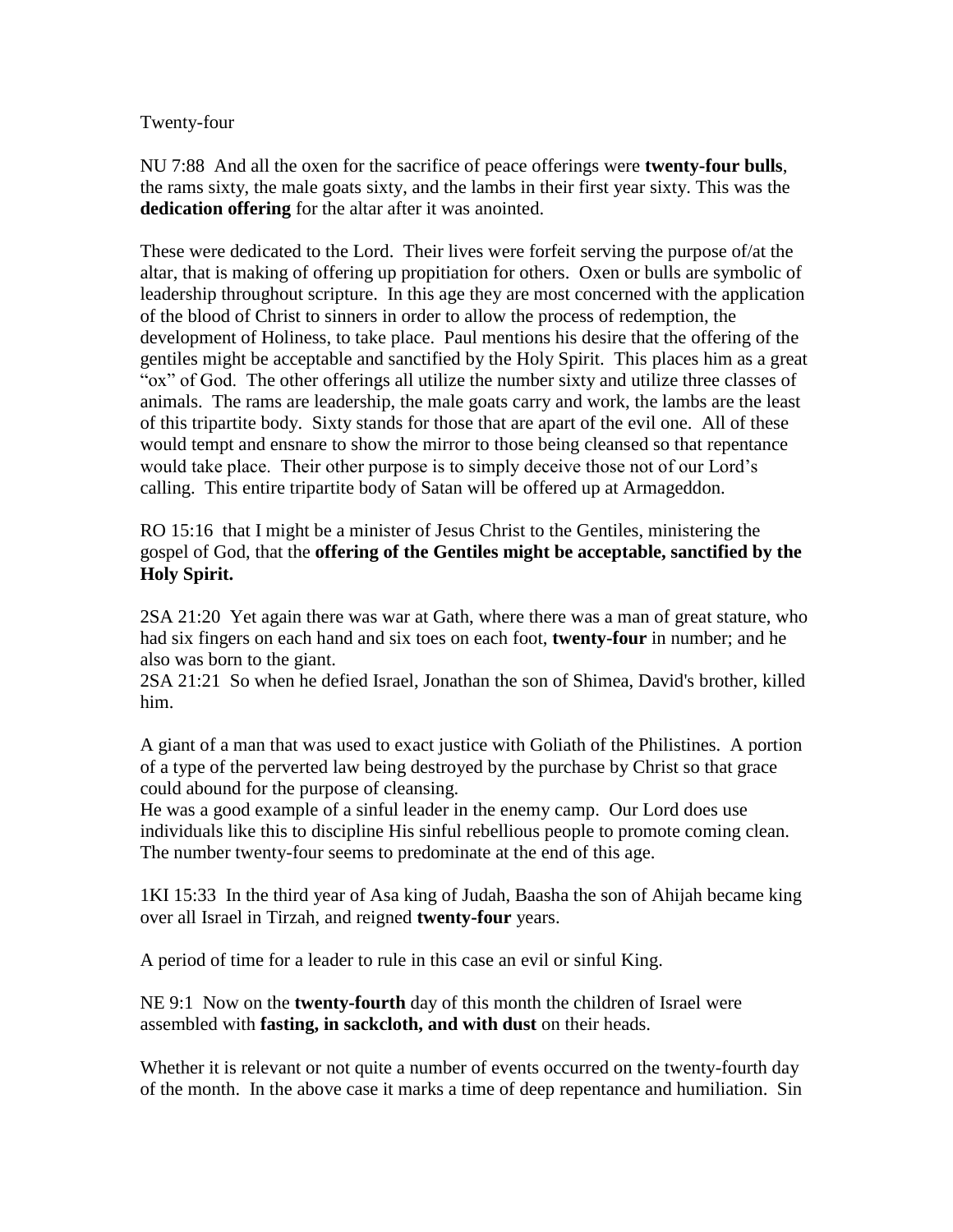or uncleanness is being dealt with and it does fit with the type. The Tribulation week will be the greatest time of the cleansing of the bride.

DA 10:4 Now on the **twenty-fourth** day of the first month, as I was by the side of the great river, that is, the Tigris,

In the above situation it marks a time when Daniel received a visitation from an angel. This occurred due to His fasting and prayer as he was quite upset regarding an earlier vision.

He was told about the time of the end in response to his prayer and was strengthened. The time of the end will be a time when our Lord's people will be greatly cleansed in the mighty end days' fire. The unregenerate will be allowed to be filled with iniquity for the purpose of wrath and the greatest and most mature group of church leaders will be raised up and used. This mature group will be asked to make the greatest sacrifice.

HAG 2:10 On the **twenty-fourth** day of the ninth month, in the second year of Darius, the word of the Lord came by Haggai the prophet, saying,

On the above event the Lord delivered a word through Haggai the prophet concerning the difference between Holiness and uncleanness. It is very important to our Lord that His leaders understand that difference and not compromise but yet still love in a way that allows change to occur. Change cannot be forced but by patience, suffering, and prayer it will come about.

HAG 2:11 "Thus says the Lord of hosts: 'Now, ask the priests concerning the law, saying,

HAG 2:12 "If one carries holy meat in the fold of his garment, and with the edge he touches bread or stew, wine or oil, or any food, will it become holy?" ' " Then the priests answered and said, "No."

HAG 2:13 And Haggai said, "If one who is unclean because of a dead body touches any of these, will it be unclean?" So the priests answered and said, "It shall be unclean." HAG 2:14 Then Haggai answered and said, " 'So is this people, and so is this nation before Me,' says the Lord, 'and so is every work of their hands; and what they offer there is unclean.

HAG 2:15 'And now, carefully consider from this day forward: from before stone was laid upon stone in the temple of the Lord

HAG 2:16 since those days, when one came to a heap of **twenty** ephahs, there were but ten; when one came to the wine vat to draw out **fifty** baths from the press, there were but twenty.

HAG 2:17 'I struck you with blight and mildew and hail in all the labors of your hands; yet you did not turn to Me,' says the Lord.

HAG 2:18 'Consider now from this day forward, from the **twenty-fourth day** of the ninth month, from the day that the foundation of the Lord's temple was laid-consider it:

A consideration to be Holy as the Lord is pointing out the sin of Israel. During the Tribulation week a foundation of 12 levels is laid for a wall to stand on.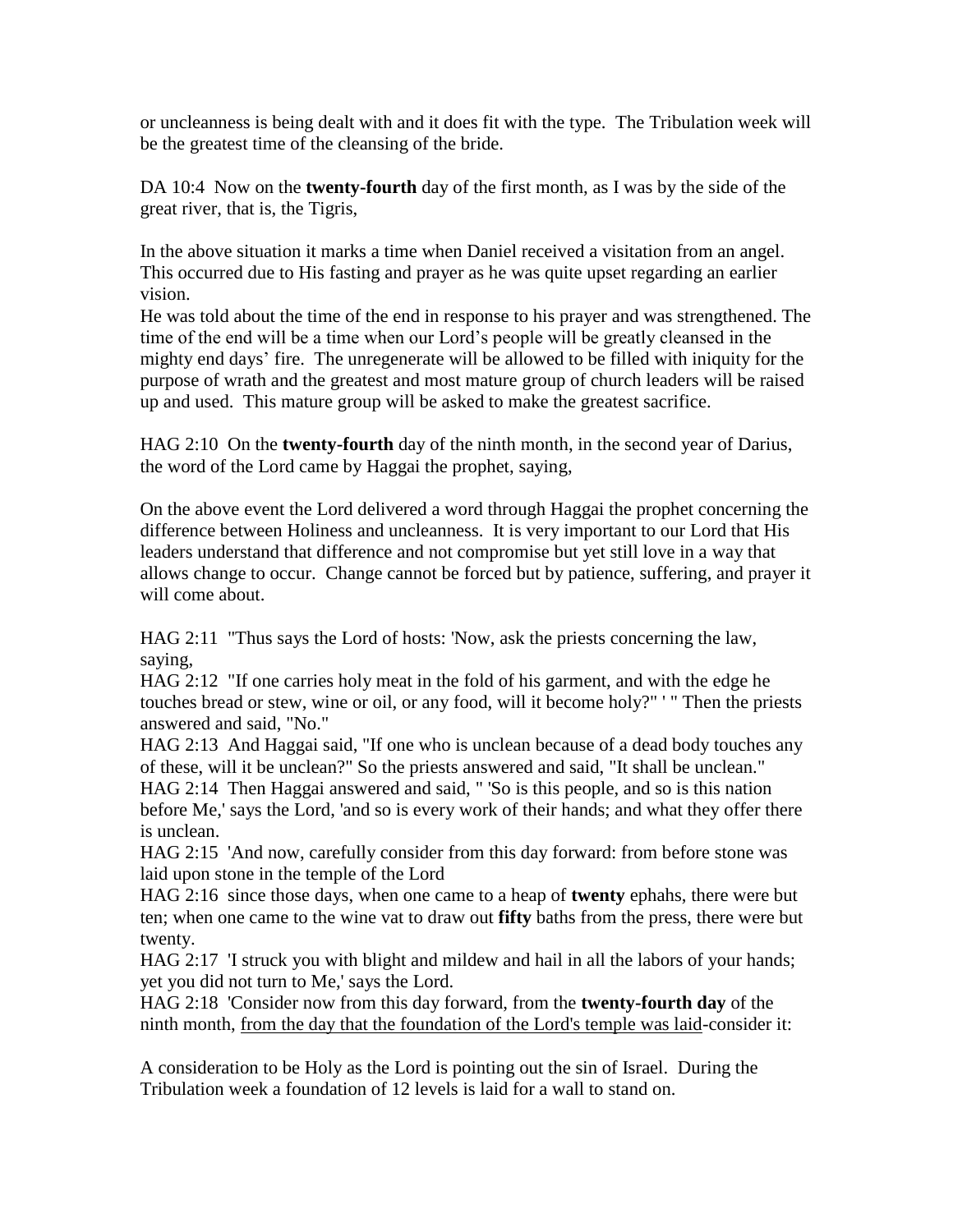ZEC 1:7 On the **twenty-fourth** day of the eleventh month, which is the month Shebat, in the second year of Darius, the word of the Lord came to Zechariah the son of Berechiah, the son of Iddo the prophet:

ZEC 1:8 I saw by night, and behold, a man riding on a red horse, and it stood among the myrtle trees in the hollow; and behind him were horses: red, sorrel, and white. ZEC 1:9 Then I said, "My lord, what are these?" So the angel who talked with me said to me, "I will show you what they are."

Myrtle trees are a type of the Messianic Jew at the end of the age and they will not only be protected but out of them will come judgment on the world system. So then this will be the judgment on that which is unclean. But the Lord expresses a desire to be kind to Israel and Jerusalem after this time of Judgment. All of Israel is not Israel. There are two, one whose sin will be judged resulting in the death of that portion, another portion whose sin will be judged but the blood of Christ will be used to cover it and grace will be given.

RE 4:4 Around the throne were **twenty-four thrones**, and on the thrones I saw **twentyfour elders** sitting, clothed in white robes; and they had crowns of gold on their heads.

This number is connected with thrones and with eldership ruling and reigning with their Lord. They have been made holy and authority has been granted them as well as righteousness. These are the ones, the two being twelve and twelve, that will rule and reign with him. Sitting is a position that magnifies what they have become. Notice they are before God in the scripture below. The setting is the tribulation week and the period just after it.

RE 11:16 And the **twenty-four elders** who **sat before** God on their thrones fell on their faces and worshiped God,

Again the 24 above are felt to be direct cross types of the two groups called the two witnesses.

Note below the companions who sit before Joshua (Jesus) is the type of the twenty-four.

ZEC 3:8 'Hear, O Joshua, the high priest, **You and your companions who sit before you**, For they are a wondrous sign; For behold, I am bringing forth My Servant the BRANCH.

The branch is Jesus Christ and he is the one that Joshua the high priest is a type of. Those who "sit before" Joshua are types of the twenty-four  $= 12 + 12$ , the inner circle, that will rule and reign with him.

Taking an overall look at the number twenty-four the meaning appears to be: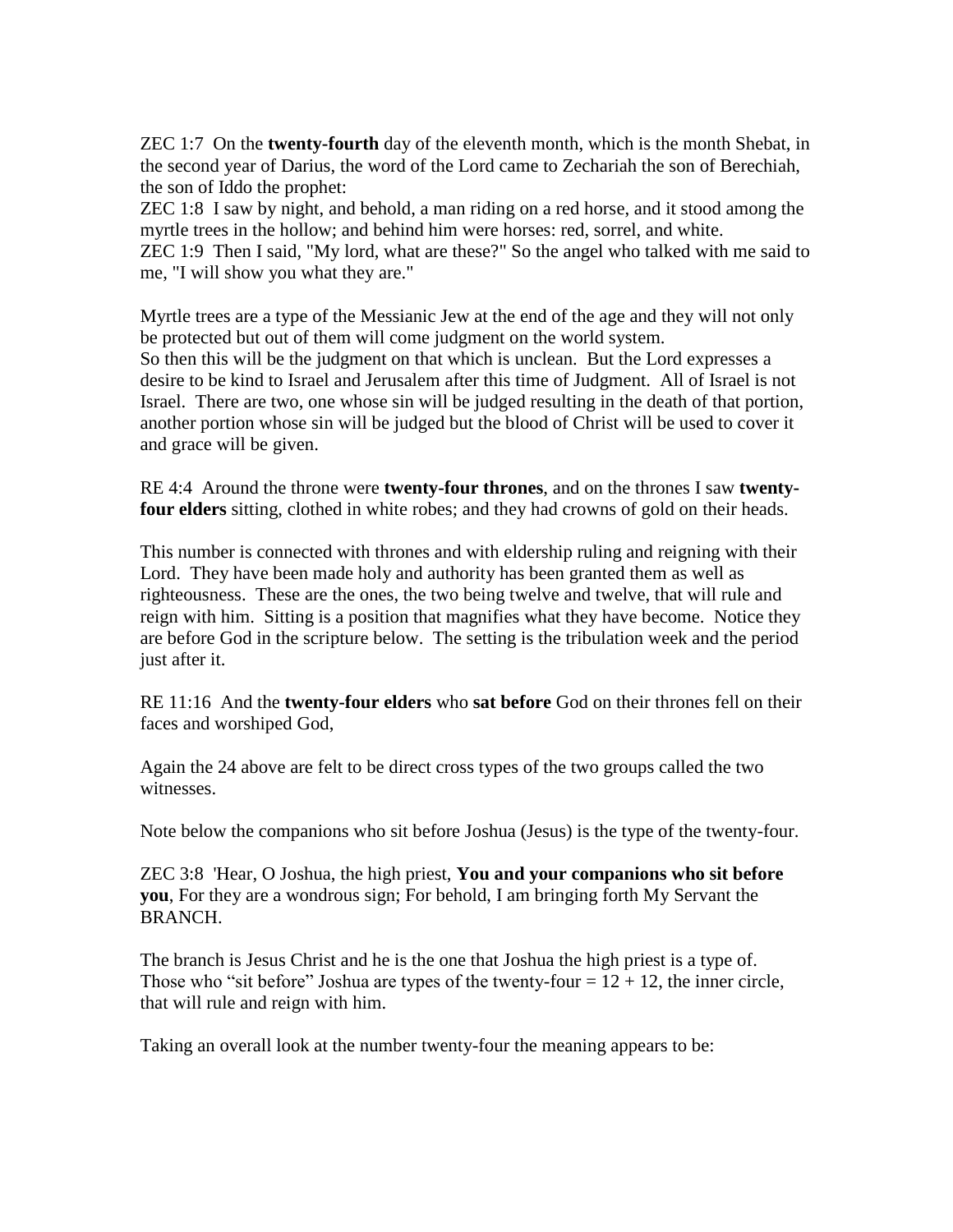Those called and appointed by our father to leadership that will rule and reign with Christ and partake/share in His suffering that sanctification might be developed within the greater body of Christ. These will judge uncleanness and promote sanctification in those of the body. It seems that much of this work, particularly on the Jewish remnant, will occur at the end of this age when the twenty-four will become prominent in bringing in and cleansing the remaining portion of the bride. Another portion of the twenty-four did work at the beginning of the age to initiate the process. Of course these were the original apostles called to serve.

240 There are no references to this exact number listed in the bible, however there are three references that are close and they do seem to be connected with servants or men with qualities as noted above in the number twenty-four.

The first scripture below uses the number 245 in reference to a working group of mules. These are beasts of burden. They are bred for toughness and endurance. Reading from right to left and utilizing all numbers we get:

 $5 =$  uncleanness

 $40$  = that over an indefinite period of time will be addressed by bringing repentance 200 = through the intercessory prayer of leaders offered up for mercy and grace

skipping the forty and two hundred but concentrating just on what 240 might mean:

 $5 =$  uncleanness

 $240 =$  addressed by the consecrating action of Christ's blood shed on the cross and by the washing of the Word through the work of those (leaders) that suffer with Him in the cleansing of the greater bride.

EZR 2:66 Their horses were seven hundred and thirty-six, their mules **two hundred and forty-five,**

NE 7:67 besides their male and female servants, of whom there were seven thousand three hundred and thirty-seven; and they had **two hundred and forty-five men and women singers.**

These people, who were involved with praise, composed a small portion of a much larger entourage that was going to Jerusalem to restore the temple. The type is that of the restoration of the living temple at the end of this age. This level within the hierarchical leadership would be that of the Levites just under the priesthood. They could be related to the four cherubim that have a total of twenty-four wings. This group, though not of the priestly class still being under their authority would be used in the process of consecrating others.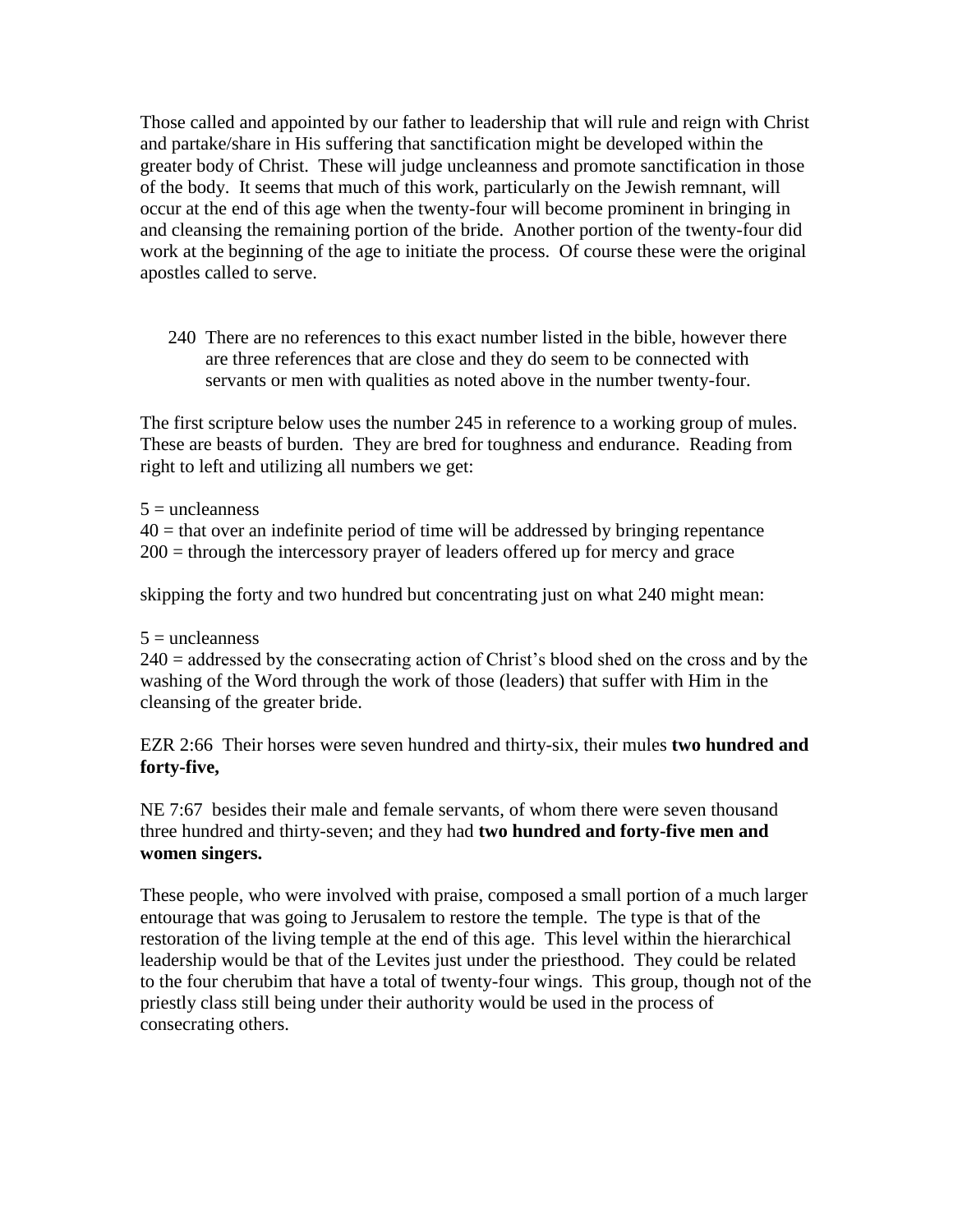NE 11:13 and his brethren, heads of the fathers' houses, were **two hundred and fortytwo**; and Amashai the son of Azarel, the son of Ahzai, the son of Meshillemoth, the son of Immer,

Above the key words would be "heads of the fathers' houses." These represent leaders that will sacrifice, by staying in Jerusalem, so that the Lord's house will be built.

The meaning then of the number 242 would be.

 $2 =$  grace to be given by  $240$  = those in headship positions that are willing to make a sacrifice that the Lord's house might be built.

I believe there is enough evidence above, although it is minimal, to verify that 240 refers to leadership in one or more levels under Christ that are utilized for the restoration of the temple of God. They are expected to share in His sufferings so that the greater body might be consecrated.

## 2 400

EX 38:29 The offering of **bronze** was seventy talents and **two thousand four hundred shekels.**

Bronze is associated with judgment of sin or cleaning of something either by killing it or by washing it. The cost for cleansing during the tribulation week will, in part be, the deaths of the two witnesses  $= 24$  elders.

EX 38:30 And with it he made the sockets for the door of the tabernacle of meeting, the bronze altar, the bronze grating for it, and all the utensils for the altar,

All articles being bronze are concerned with offering up propitiation to the lord through judgment on sin.

EX 38:31 the sockets for the court all around, the bases for the court gate, all the pegs for the tabernacle, and all the pegs for the court all around.

NU 7:85 Each silver platter weighed one hundred and thirty shekels and each bowl seventy shekels. All the **silver** of the vessels weighed **two thousand four hundred** shekels, according to the shekel of the sanctuary.

Silver is symbolic of the redemptive process through salvation, washing, consecration. Bronze and silver work together to redeem. Bronze (the Law) points out sin, silver (the redemptive blood of Christ) covers it while it is washed away as we work out our Salvation with fear and trembling. We do see the number 2 400 associated with the redemptive process (silver) above that the Lord was going to initiate in the future. This is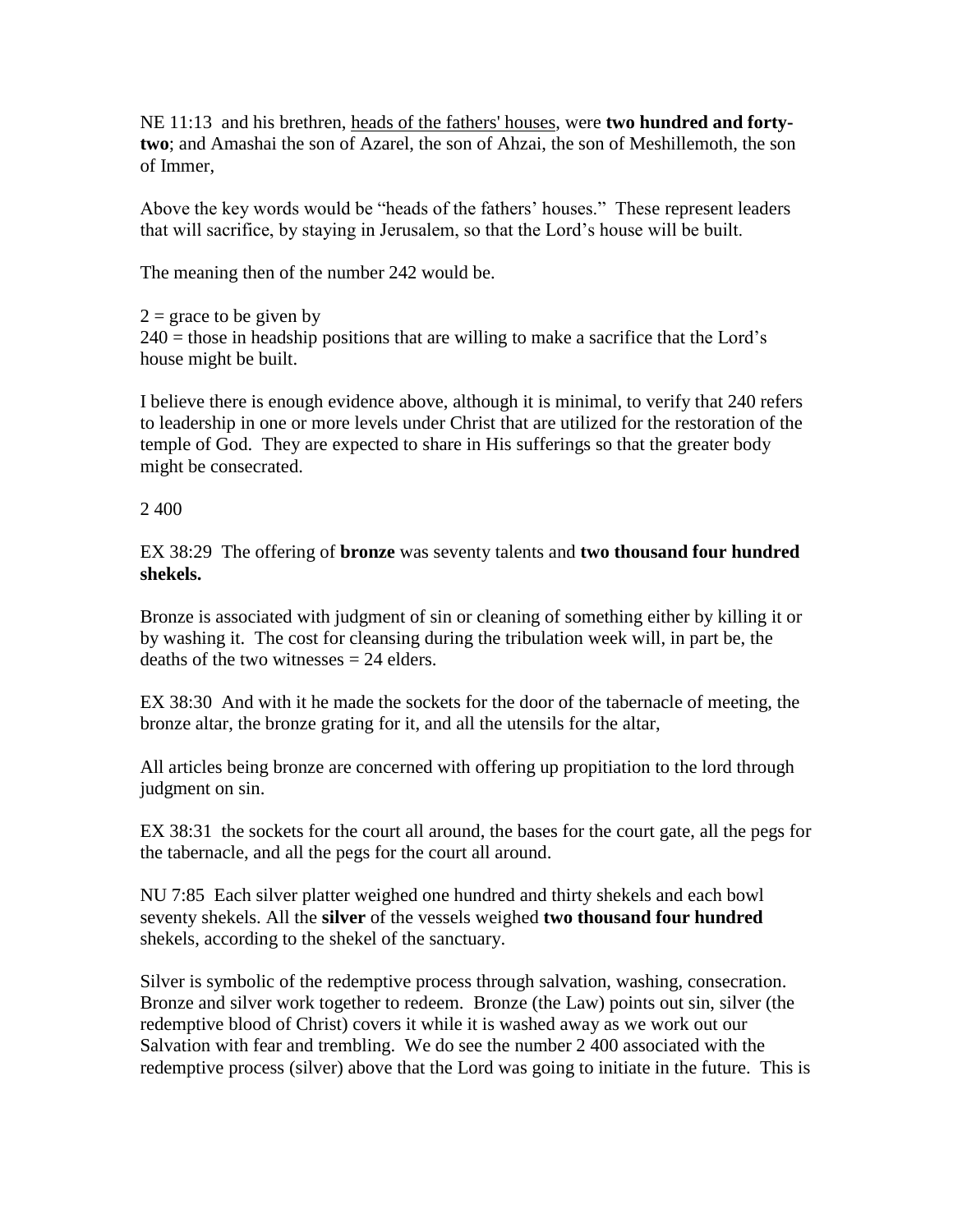an early type of what was to come (Christ's act on the cross) that would allow consecration of the believer leading toward full redemption.

Twenty four thousand

NU 25:4 Then the Lord said to Moses, "Take all the **leaders** of the people and hang the offenders before the Lord, out in the sun, that the fierce anger of the Lord may turn away from Israel."

Israel has joined herself to the Baal of Peor by the men consorting with the woman of Moab. All men are to be killed that have had relations with these woman. The leaders are to do the killing. They are to be instruments of sanctification for the body of Israel. The unclean portion is to be cut out and destroyed.

NU 25:8 and he went after the man of Israel into the tent and thrust both of them through, the man of Israel, and the woman through her body. So the plague was stopped among the children of Israel.

The scripture above portrays the priest's destruction of two individuals in sin to be an act that stops a plague sent by the Lord due to rebellion. The leaders stand between the wrath of God and the sin of the believer. Restitution must be made either by the death of the person committing the sin or by a substitutionary redemptive process.

NU 25:9 And those who died in the plague were **twenty-four thousand**.

An offering made by the leadership to stop the plague on the rest of the people. To preserve a functional consecrated portion of the body some had to be sacrificed. The number 24 is given to have, as a portion of its meaning, leadership that are to sacrifice for the growth of others.

NU 25:11 "Phinehas the son of Eleazar, the son of Aaron the priest, **has turned back My wrath** from the children of Israel, because he was zealous with My zeal among them, so **that I did not consume the children of Israel** in My zeal.

The Lord is recognizing the zeal that is displayed by Phinehas, a priest, to turn back His wrath (exerted and executed by Satan) by destroying that which is unclean; the lives of some for the lives of the many. Propitiation again. Today we use the propitiation of the blood of the lamb before the Lord in intercessory prayer.

NU 25:13 'and it shall be to him and his descendants after him a covenant of an everlasting priesthood, because he was zealous for his God, and **made atonement** for the children of Israel.' "

A reward is given for the displayed zeal of this priest to make atonement for the people. The priest stands between the Lord and His people.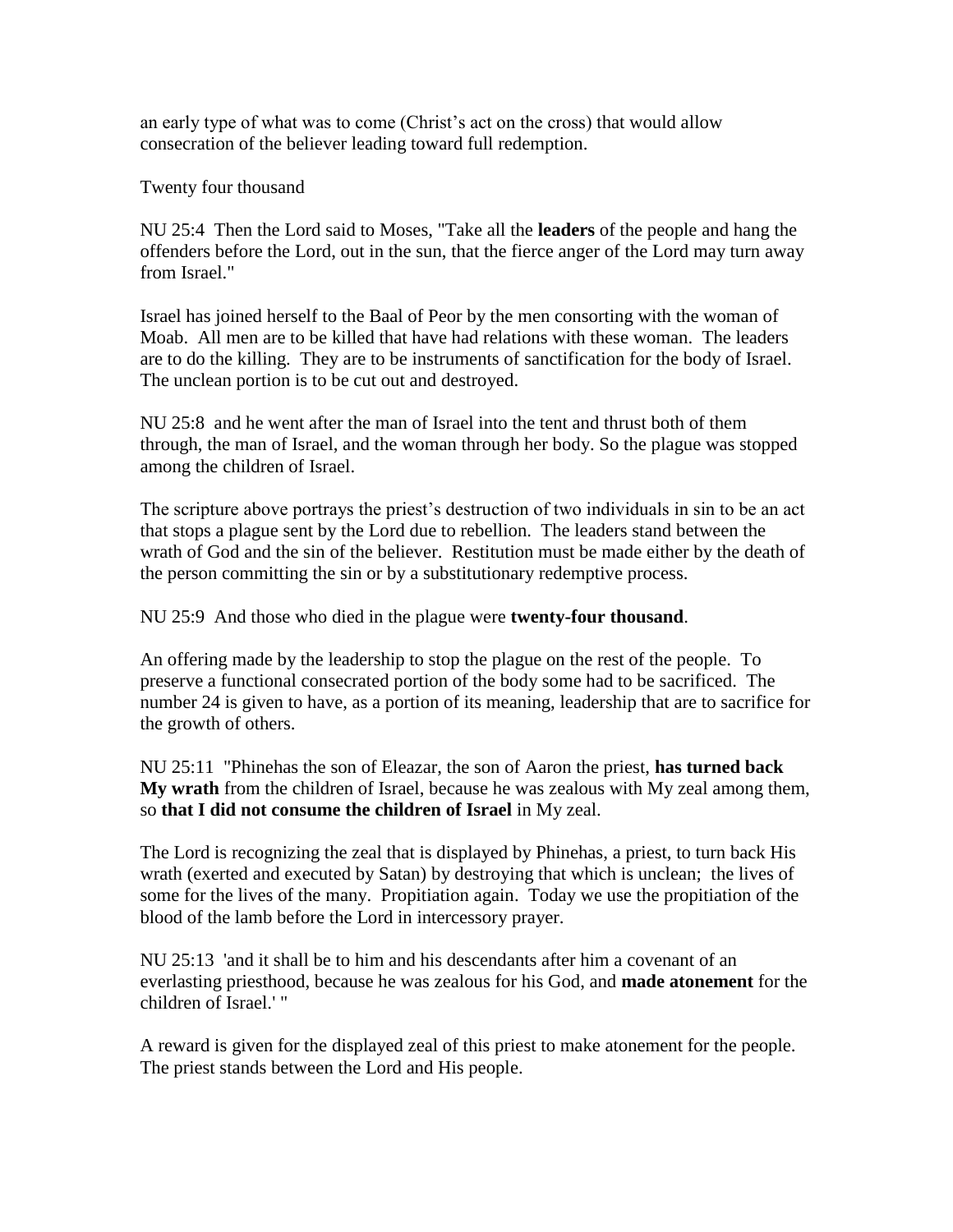1CH 23:4 Of these, **twenty-four thousand** were to look after the work of the house of the Lord, six thousand were officers and judges,

The number is related to the work of the house of the Lord; that is keeping it clean. The number six thousand denotes the Lord's interest in the judging of the iniquity and having it dealt with. Leadership and those that would discern between the Holy and the unclean are to make the decisions.

1CH 27:1 And the children of Israel, according to their number, the heads of fathers' houses, the captains of thousands and hundreds and their officers, served the king in every matter of the military divisions. These divisions came in and went out month by month throughout all the months of the year, each division having **twenty-four thousand**.

1CH 27:15 The twelfth captain for the twelfth month was Heldai the Netophathite, of Othniel; in his division were **twenty-four thousand**.

 $12 \text{ X } 24\,000 = 288\,000$  half of which is 144 000 or those Messianic Jews that are brought in at the end of this age.

This group, designated by being within the 288 000, is in the third tier down in the hierarchical order of the Lord. Call them the true Christians who are out on the streets witnessing to the saving grace our Lord today offers to those called onto salvation. He authorizes the ministry of saving grace to those that work in the trenches; that is the world.

Mention of 144 (Rev. 21:17) is related to the thickness of a wall. A very thick wall to keep the common from the Holy. The 144 000 (Rev 7:4, and 14:1) that walked with Christ in Revelation. These had the fathers name upon them. These had no deceit in their mouths and were completely loyal to their Lord.

The number 24 000 is connected with the military as is 144 000 and 288 000. They are under the headship of the 24 or the two twelve's. The twenty-four elders that surround the throne are warrior priests that will rule and reign with our Lord. They will have under them the Levitical, that is the pastor-teachers, evangelists, etc., and under them the group of 288 000 warriors that will defend the Holiness of our Lord by spreading the gospel of Jesus Christ and the Kingdom. It is quite probable they that will be under the pastorteachers, evangelists, etc., which are under the headship of the 24. This three tiered hierarchy of the bride with their Lord Christ will exact justice upon the Anti-christ and all that belong to Him at Armageddon.

It seems that the primary mission of the above is expressed by 24 and multiples of it. It is the dealing with sin, rebellion, uncleanness, by propitiation by the blood of Christ or by death. Both occur during the tribulation week.

So the meaning of twenty four thousand seems to be the God ordained process of making propitiation for sin available to those called through the ordained hierarchical structure of